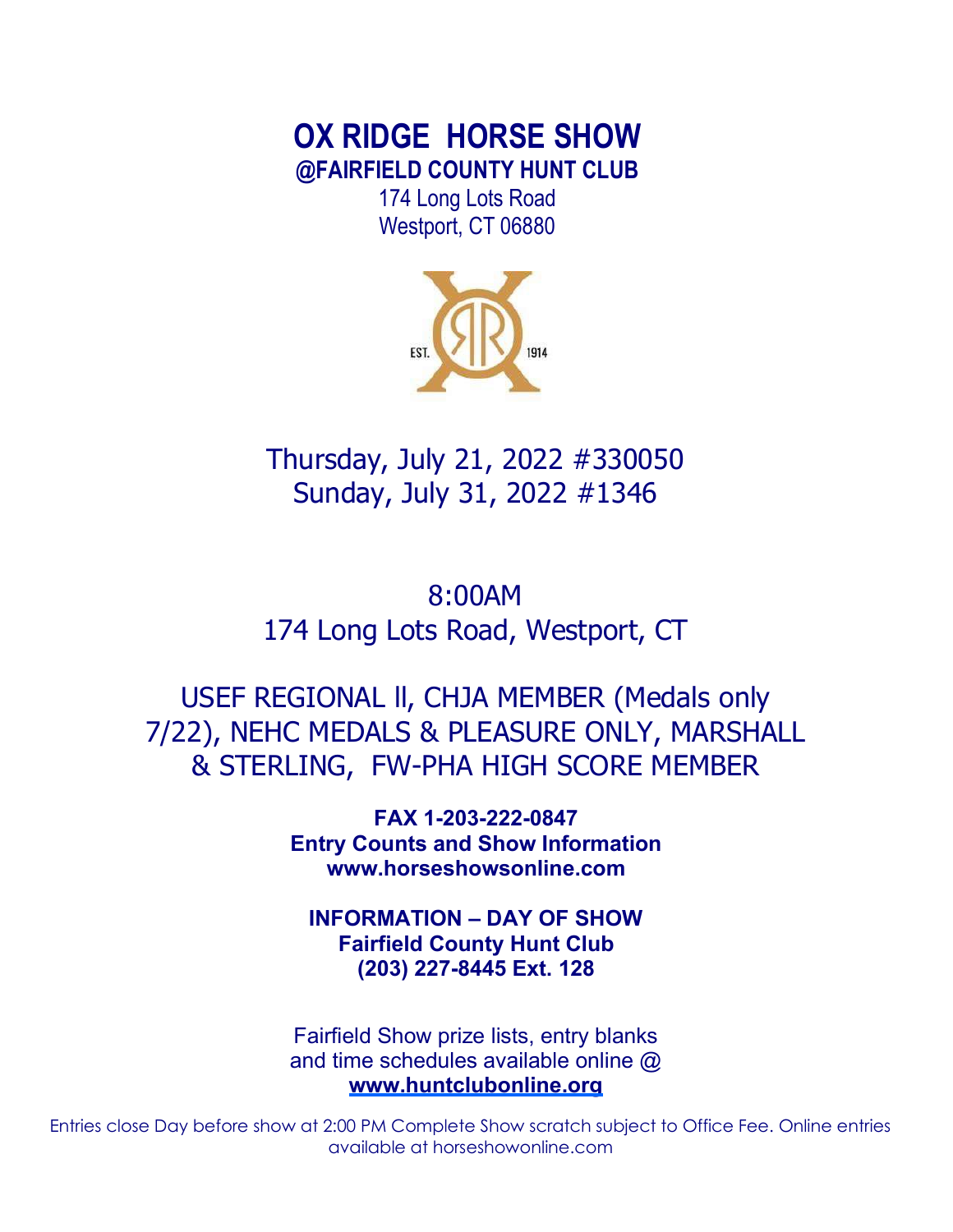# **Horse Show Officials**

**Judge** TBD July 21, 2022

Lynn Peters, July 31, 2022

**Steward** Randi Moore, July 21,2022 TBD, July 31, 2022

Manager & Course Designer Jenny Martin -Rudaz

Veterinarian on Call Fairfield Equine Associates 203-270-3600

> **Farrier on Call** Scott Redstone 860-250-0715

**Safety Officer** Safety Officer Services, LLC

> **Secretary** Michelle Schmerzler 1-203-222-0847 Fax 203-856-9807

Email michelleschmerz@gmail.com

Day of Show Phone 203-227-8445 ext 128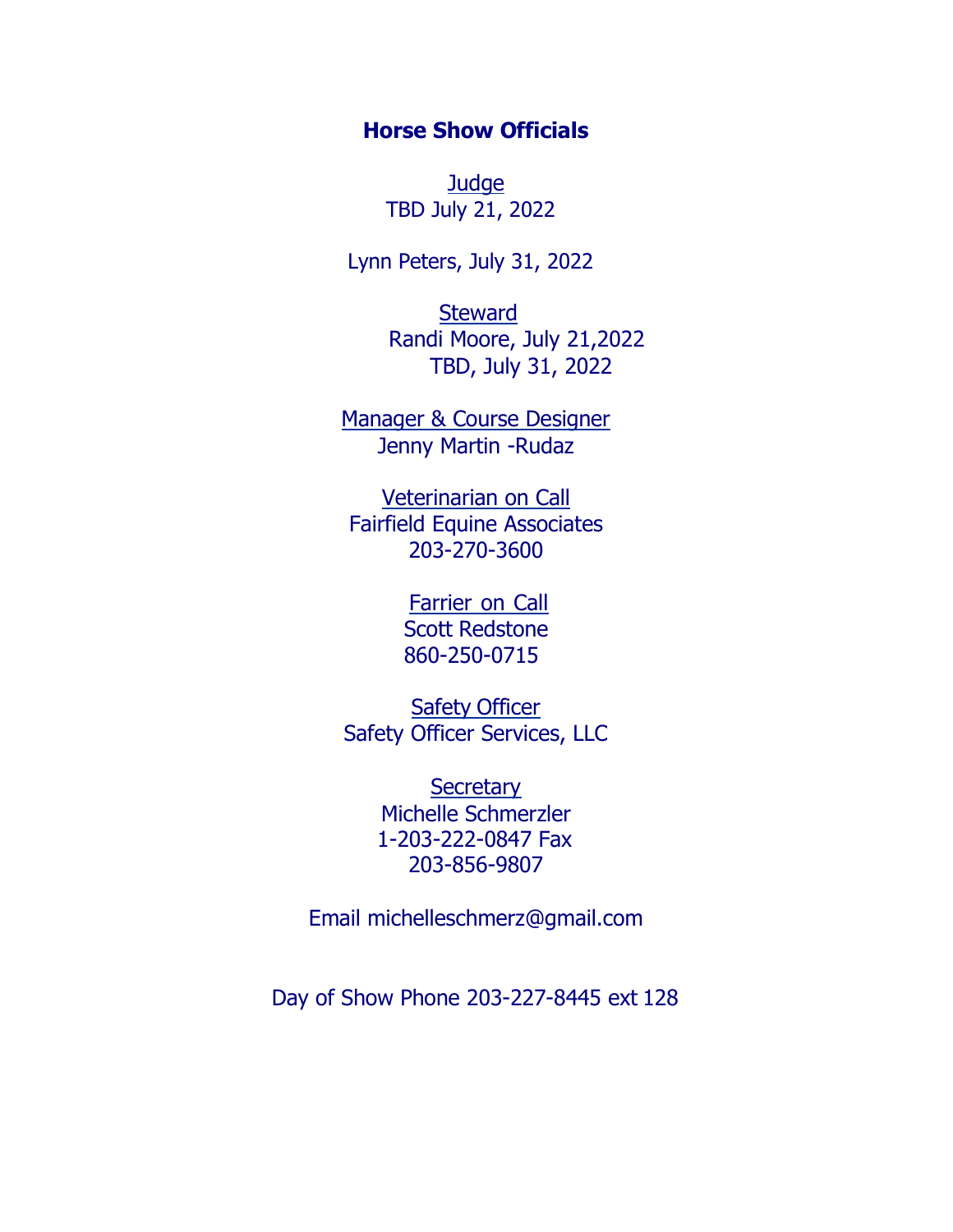### **PRIZE LIST ENTRY FEE: \$35.00 per class unless otherwise stated 8 Ribbons awarded in all classes**

Short Stirrup Equitation Division (Opportunity)

Open to riders 12 years of age and under who have not competed in classes over fences exceeding 18" in height at a Recognized Show. All classes judged on seat, heads, guidance and control of the horse. FW-PHA, CHJA Points classes 2-4. Riders are exempt from USEF/USHJA Membership requirements.

- 1. Short-Stirrup Walk-Trot
- 2. Short-Stirrup Walk-Trot Canter
- 3. Short-Stirrup Fences
- 4. Short-Stirrup Fences Short Stirrup Equitation Championship

### **WALK TROT DIVISION**

Open to riders 10 years of age and under who have not cantered or jumped at a Recognized Show. Riders may NOT cross enter into Short Stirrup. FW-PHA & CHJA Points. Riders are exempt from USEF/USHJA Membership.

- Walk Trot Equitation
- Walk Trot Equitation
- Walk Trot Equitation
	- Walk Trot Championship

# **PRE-CHILDREN'S/ADULT EQUITATION DIVISION**

Open to riders who are eligible for Limit Equitation over fences as of December 1 of the current show year and have never shown over fences exceeding 2'6" at a recognized horse show. Riders may show horses or ponies. Fence 2'0". At same show, riders may not cross enter into Children's/Adult Equitation, Any Medal classes that exceed 2; or any class where fences exceed 2'6". No combinations permitted. FW-PHA

- 8. Pre-Children's/Adult Equitation Flat
- 9. Pre-Children's/Adult Equitation Flat
- 10. Pre-Children's/Adult Equitation Fences Pre-Children's/Adult Equitation Championship

# **CHILDREN'S EQUITATION DIVISION**

Open to riders who are eligible for children's Hunter and who have not shown over a course at a recognized show where fences exceed 3'0" and have never shown in the CHJA Junior Medal Finals. Fences for horse and large ponies 2'6" in height. Fences for small/medium ponies 2'0" in height. Combinations are prohibited. FW-PHA & CHJA Points.

- Children's Equitation Flat
- 12. Children's Equitation Fences
- 13. Children's Equitation Fences Children's Equitation Championship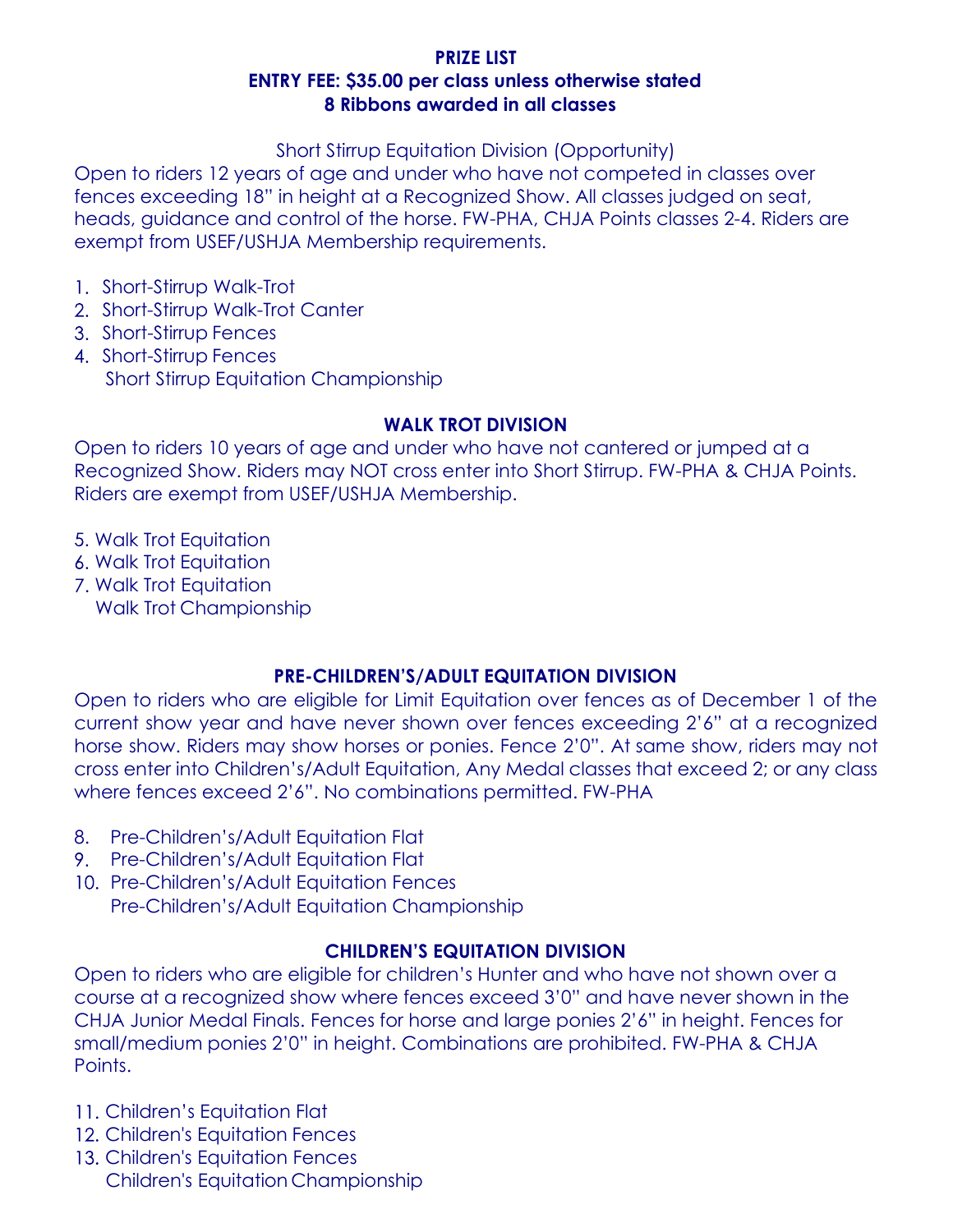### **MODIFIED ADULT EQUITATION DIVISION**

Open to all adult amateur riders who, as of December 1 of the current show year, have not shown in classes with fences 3'or higher at more than three recognized shows within the past two years. Riders in this division may not compete in any class at same show where exceed 2'6". FW-PHA & CHJA Points.

- 63. Modified Adult Equitation Flat
- 64. Modified Adult Equitation Fences
- **65. Modified Adult Equitation Fences** Modified Adult Equitation Championship

#### **EQUITATION CLASSES & MEDALS**

| 14. Leadline Walk Only                               | <b>Entry Fee: \$25.00</b> |
|------------------------------------------------------|---------------------------|
| 15. Leadline Walk & Trot                             | <b>Entry Fee: \$25.00</b> |
| 16. FW-PHA Short Stirrup Medal (Opportunity)         | <b>Entry Fee: \$50.00</b> |
| 17. FW-PHA 2'Medal                                   | <b>Entry Fee: \$50.00</b> |
| 18. FW-PHA/M&S 2'6" Medal                            | <b>Entry Fee: \$50.00</b> |
| 19. M&S Children's Pony Medal                        | <b>Entry Fee: \$50.00</b> |
| 20. THIS 3' Medal                                    | <b>Entry Fee: \$50.00</b> |
| 21. Ariat 3' Adult Medal                             | <b>Entry Fee: \$50.00</b> |
| 82. FW-PHA/M&S 3' Adult Medal                        | <b>Entry Fee: \$50.00</b> |
| 83. FW-PHA/M&S 3' Pyranha Children's Medal           | <b>Entry Fee: \$50.00</b> |
| 23. USEF/Dover Hunter Seat Medal                     | <b>Entry Fee: \$50.00</b> |
| 24. ASPCA Maclay                                     | <b>Entry Fee: \$50.00</b> |
| 57. USEF/Plantinum Performance Talent Search -1 Star | <b>Entry Fee: \$50.00</b> |
| 15. Hamel Foundation/NHS 3'3" Medal                  | <b>Entry Fee: \$50.00</b> |
| 68. EMO/USHJA 3'3" Show Jumping Medal                | <b>Entry Fee: \$50.00</b> |
| 78. NHS/THIS Adult Medal                             | <b>Entry Fee: \$50.00</b> |
| 84. M & S 3'6" Junior Medal                          | <b>Entry Fee: \$50.00</b> |

#### **CONNECTICUT (CHJA) MEDAL CLASSES**

In order to compete in any CHJA Medal Classes, riders must possess current membership. Specifications for all CHJA Medal Classes are available at the secretary's desk.

- 25. CHJA Modified Adult Medal **Entry Fee: \$50.00** 26. CHJA Pony Medal **Entry Fee: \$50.00** 27. CHJA Junior Medal **Entry Fee: \$50.00** 28. CHJA Children's Medal **Entry Fee: \$50.00** 29. CHJA Adult Medal **Entry Fee: \$50.00** 58. CHJA Pre-Children's Medal Entry Fee: \$50.00
	-

### **NEW ENGLAND HORSEMEN'S COUNCIL (NEHC) CLASSES**

In order to compete in any NEHC Medal Classes, riders must possess current membership. Specifications for all NEHC Medal Classes are available at the secretary's desk.

30. NEHC Junior Seat Medal Entry Fee: \$50.00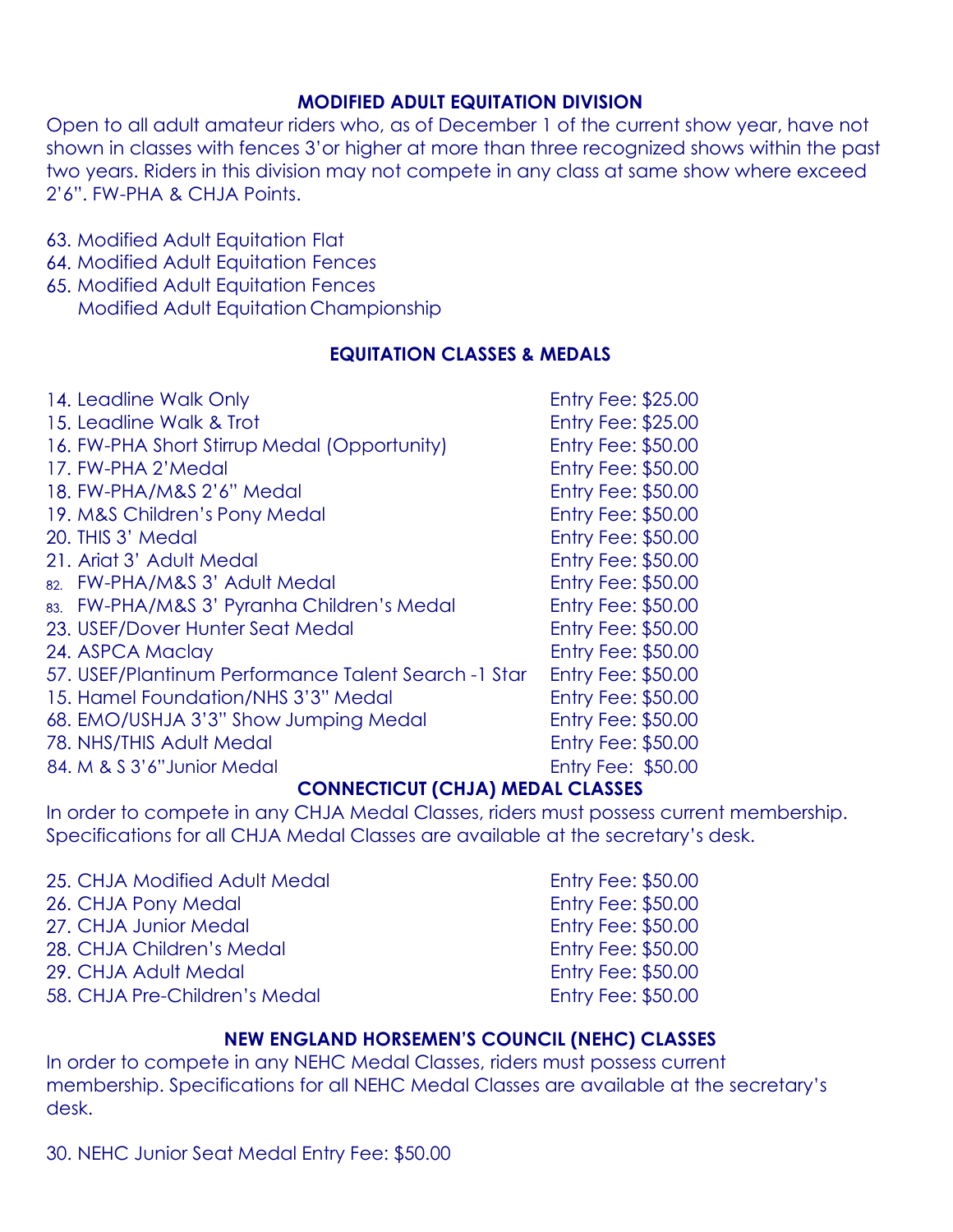### **NEW ENGLAND HORSEMEN'S COUNCIL (NEHC) CLASSES**

In order to compete in any NEHC Medal Classes, riders must possess current membership. Class specifications for all NEHC Medal Classes are available at the secretary's desk.

30. NEHC Junior Hunt Seat Medal **Entry Fee: \$50.00** 

31. NEHC Adult Amateur Hunt Seat Medal Entry Fee: \$50.00

NEHC Open Pleasure (Opportunity) Entry Fee :\$50.00

Open to members and non-members. NEHC "C" Points. Walk, trot or jog, canter or lope. Entries will be required to back. To be judges on manners, performance and quality, in that order. Martingales not permitted.

### **HUNTER DIVISIONS**

To be run in accordance with USEF Zone 1 specifications. CHJA Recognized. FW-PHA Points. All hunter to be judged on performance and soundness.

# **CHILDREN'S HUNTER PONY**

- 33. Children's Hunter Pony Under Saddle
- 34. Children's Hunter Pony
- 35. Children's Hunter Pony (1st round M&S Classic) Children's Hunter Pony Championship

# **CHILDREN'S HUNTER HORSE**

- 37. Children's Hunter Horse Under Saddle
- Children's Hunter Horse
- 39. Children's Hunter Horse (1st round M&S Classic) Children's Hunter Horse Championship

# **ADULT AMATEUR HUNTER DIVISION**

- Adult Amateur Hunter Under Saddle
- Adult Amateur Hunter
- 43. Adult Amateur Hunter (1st round M&S Classic) Adult Amateur Hunter Championship

# **USHJA 3'/CONNECTICUT HUNTER**

Open to all horses with no restriction as to rider. CHJA Points, FW-PHA 3' Low Hunter Points. USHJA 3' Hunter Points.

- USHJA/Connecticut Working Hunter Under Saddle
- 46. USHJA/Connecticut Working Hunter
- 47. USHJA/Connecticut Working Hunter

USHJA/Connecticut Working Hunter Championship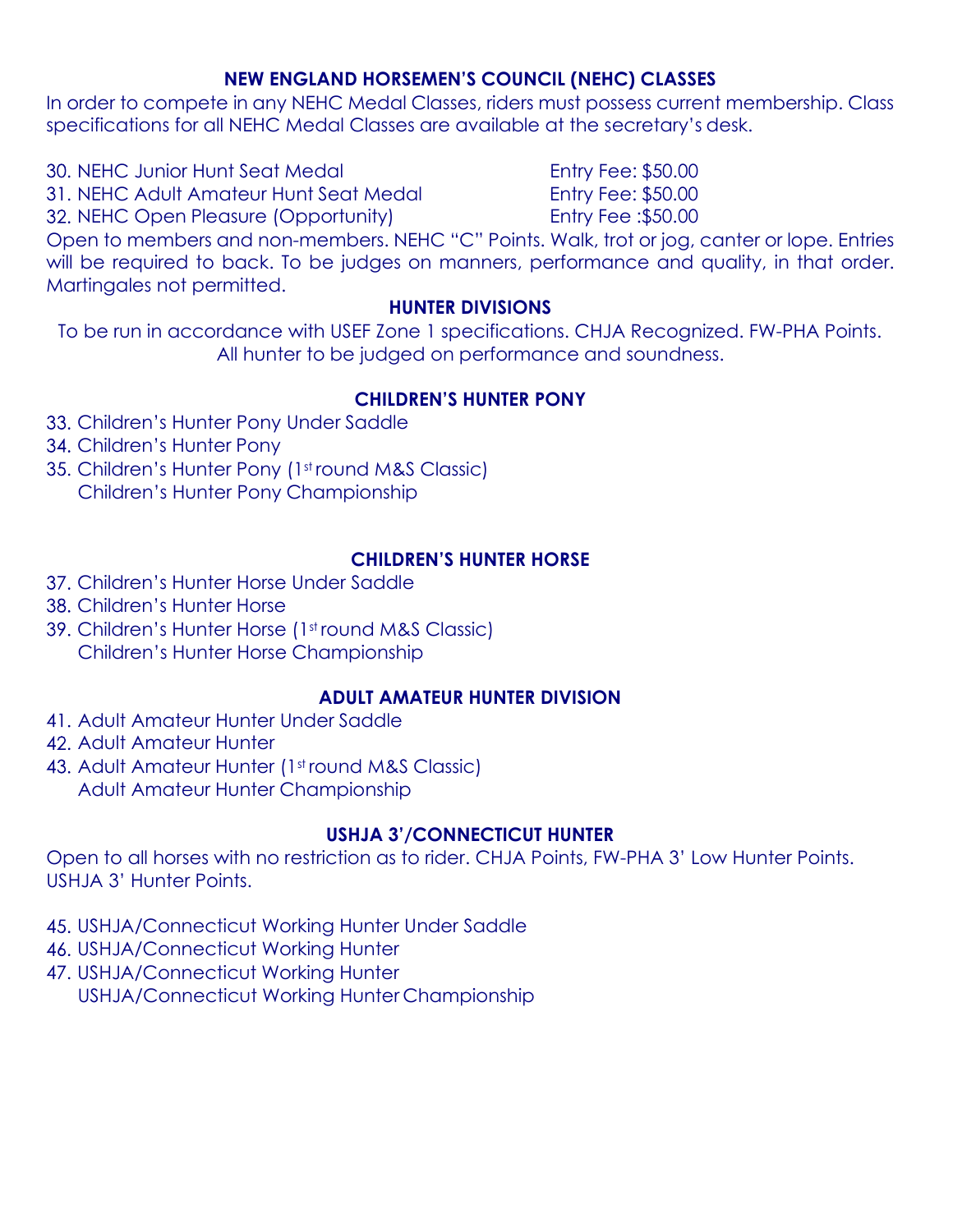#### **CT TRAINING 2'HUNTER DIVISION**

Open to horses and ponies. Fences not to exceed 2'. FW-PHA Points for Schooling Hunter. CHJA Points.

- USHJA/CT Training 2' Hunter Under Saddle
- 50. USHJA/CT Training 2' Hunter
- 51. USHJA/CT Training 2' Hunter
	- USHJA/CT Training 2' Hunter Championship

### **USHJA/CT TRAINING 2'6" HUNTER DIVISION**

Open to horses and ponies. Fences 2'6". CHJA Points. FW-PHA: Low, Modified Adult and Modified Children's Hunter Pony.

- USHJA/CT Training 2'6" Hunter Under Saddle
- USHJA/CT Training 2'6"Hunter
- USHJA/CT Training 2'6"Hunter USHJA/CT Training 2'6"Hunter Championship

### **SHORT STIRRUP HUNTER (Opportunity)**

Open to riders 12 years of age and under who have not competed over fences exceeding 18" at a recognized show, FW-PHA, CHJA Riders are exempt from USEF/USHJA Membership requirements.

- 66. Short Stirrup Hunter Under Saddle
- **67. Short Stirrup Hunter**
- 68. Short Stirrup Hunter Short Stirrup Hunter Championship

# **MARSHALL & STERLING HUNTER CLASSICS**

Please note M&S Classics do not count for USHJA Zone Points.

| 62. M & S Children's Hunter Pony Classic  | <b>Entry Fee: \$50.00</b> |
|-------------------------------------------|---------------------------|
| 77. M & S Children's Hunter Horse Classic | <b>Entry Fee: \$50.00</b> |
| 75. M & S Adult Hunter Classic            | <b>Entry Fee: \$50.00</b> |
| 79. M & S Bit O'Straw Hunter Classic      | <b>Entry Fee: \$50.00</b> |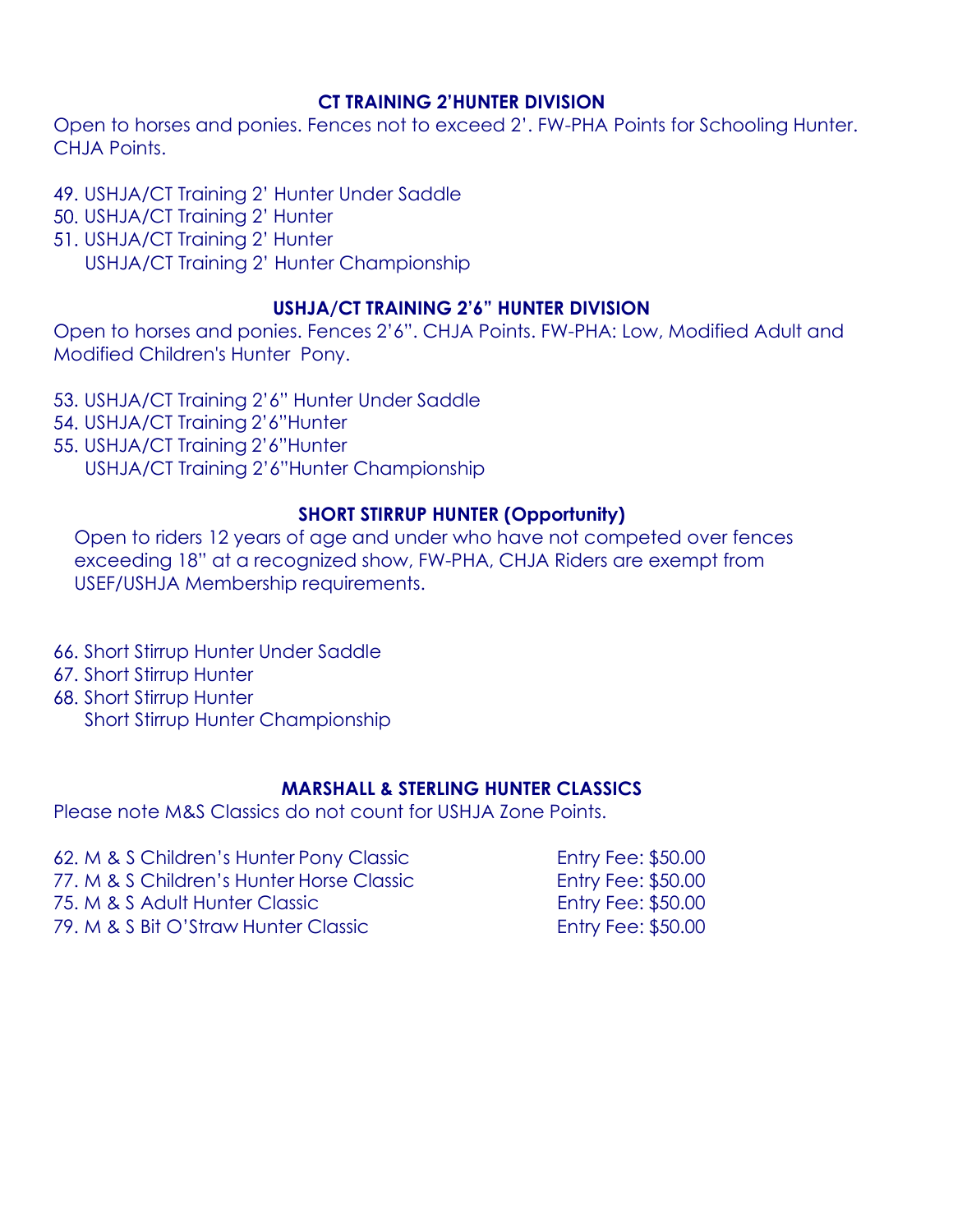#### **Directions**

#### MERRITT PARKWAY (Rt. 15) - EXIT 42 (Weston Rd)

Coming from New York - Turn Left on Rt. 57 New Haven - Turn Right on Rt. 57

Don't continue on Rt 57 - Take a left at fork in road (Weston Road) Go straight until you can't go any further, then turn left (Cross Highway). Go 1 mile to first stop sign (North Ave) then turn right. Go a little more than a mile until you can't go any further and turn left (Long Lots Road). The Hunt Club is on the right about 1 mile - Look for the Polo Field.

#### I-95 FROM NEW HAVEN (Southbound)

Get off at Exit 19. At the bottom of the ramp you will come to a stop sign (you will see The Box Car Cafe on the right) Go straight to the traffic light, take a right onto the Post Road (Route 1). At the third traffic light take a right onto Bulkley Avenue (An AT&T Wireless Building will be on your right at the light). Bulkley Avenue is a long winding road at the end of it is a stop sign, take a left (you will see a large polo field on your left) onto Long Lots Road. Take your first left into our driveway.

#### I-95 FROM NEW YORK (Northbound)

Exit 18 - Sherwood Island. At the end of the ramp turn left. Go approximately 1 mile to Post Road (Rt. 1). You will see the Bertucci Restaurant on left. Turn left - then take a quick right. You will be on Long Lots Road right in back of the restaurant. Go straight for about 1½ miles. The Hunt Club is on the right. If you start passing our Polo Field you have gone too far.

POST ROAD FROM NORWALK: Take a left just, then a right in back of the Restaurant (Long Lots Rd). Go straight for about 1½ miles. The Hunt Club is on the right. POST ROAD FROM FAIRFIELD: Take a right on to Bulkley Avenue. Go all the way to the stop sign (approx. 1½ miles). Turn left onto Long Lots Rd and take the first left into our driveway.

Nearest Hospital Norwalk Hospital; 34 Maple Street, Norwalk, CT 06856 (10 miles) Nearest Level 1 Trauma Center Yale New Haven Health; 20 York Street, New Haven, CT 06510 (40Miles)